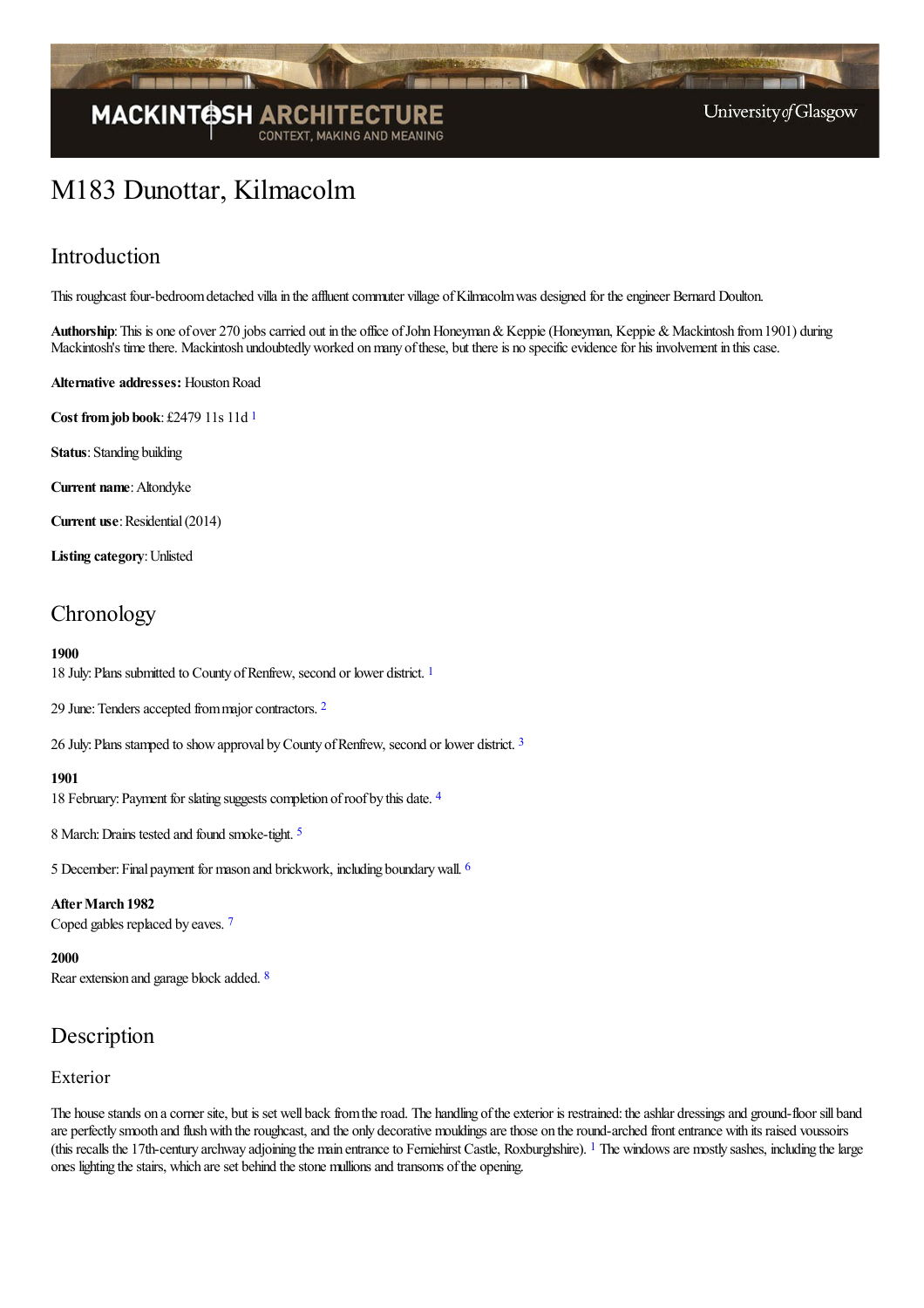

### Interior

The front door leads via an internal porch to a large, panelled hall with exposed beams. It has a deep, square alcove tucked in beside the porch, echoing the plans of other houses of around the same date by John Honeyman & Keppie, such as Redlands at Bridge of Weir and Ferndean at Barrhead. All the groundfloor rooms, and the surprisingly narrow stairs, open directly off the hall. The largest is the drawing room, a single-storey wing with an open timber roof, almost identical to that at Redlands.



The only [surviving](http://www.mackintosh-architecture.gla.ac.uk/catalogue/images/?filename=c190_006) original fireplace is in the hall. Its sandstone surround has flanking octagonal columns with big square caps, and a small carving of stylised leaf shapes in the centre. This Glasgow Style detail is echoed in the heart motifs of the beaten copper insert and fender, and in the stained glass roses on either side of the front door.



The staircase handrail is at hand-level on the landing and remains horizontal as the dog-leg stair descends, so the square balusters form a screen between the two flights, ending with a square, tapering newel post on the half-landing. This screen-like treatment has parallels in Mackintosh's work – for instance in the Janitor's House at Scotland Street Public School and the S.W. gallery stairs at Queen's Cross Church. The plainness of the staircase has more in common with the simple built-in cupboards of the pantry than with the more typical late Victorian joinery in the public rooms of the house.



### Alterations

<span id="page-1-0"></span>There are some significant differences between the plans submitted to the local authority for approval and the house as built. On the plans, the single-storey drawing room has a S.W.-facing canted bay window and a S.E.-facing verandah. In the building, however, the bay window faces S.E. The S.W. part of the room, with its flat roof and deep eaves on timber corbels, was originally an open veranda. <sup>[2](#page-4-10)</sup> It has been enclosed and made part of the room. The conservatory supplied by James Boyd & Sons has been removed. It was on the N.E. side of the drawing room, where the door that led to it survives.<sup>[3](#page-4-11)</sup>

<span id="page-1-2"></span><span id="page-1-1"></span>A photograph published in March 1982 shows the coped gables which formed part of the original design. <sup>[4](#page-4-12)</sup> They were subsequently reduced in height and the roof given projecting eaves, significantly altering the overall appearance. A range of garages immediately N.W. of the house designed by Crawford & Neil of Greenock was given planning approval in 1989, and a large rear extension by Keppie Design Ltd was added to the former service wing in 2000.<sup>[5](#page-4-13)</sup>

<span id="page-1-3"></span>

### People

#### **Clients:**

• Bernard Doulton

#### **Contractors:**

- $\bullet$  R. Aitkenhead & Son
- H. L. Anderson & Co.
- James Boyd & Sons
- Thomas Brown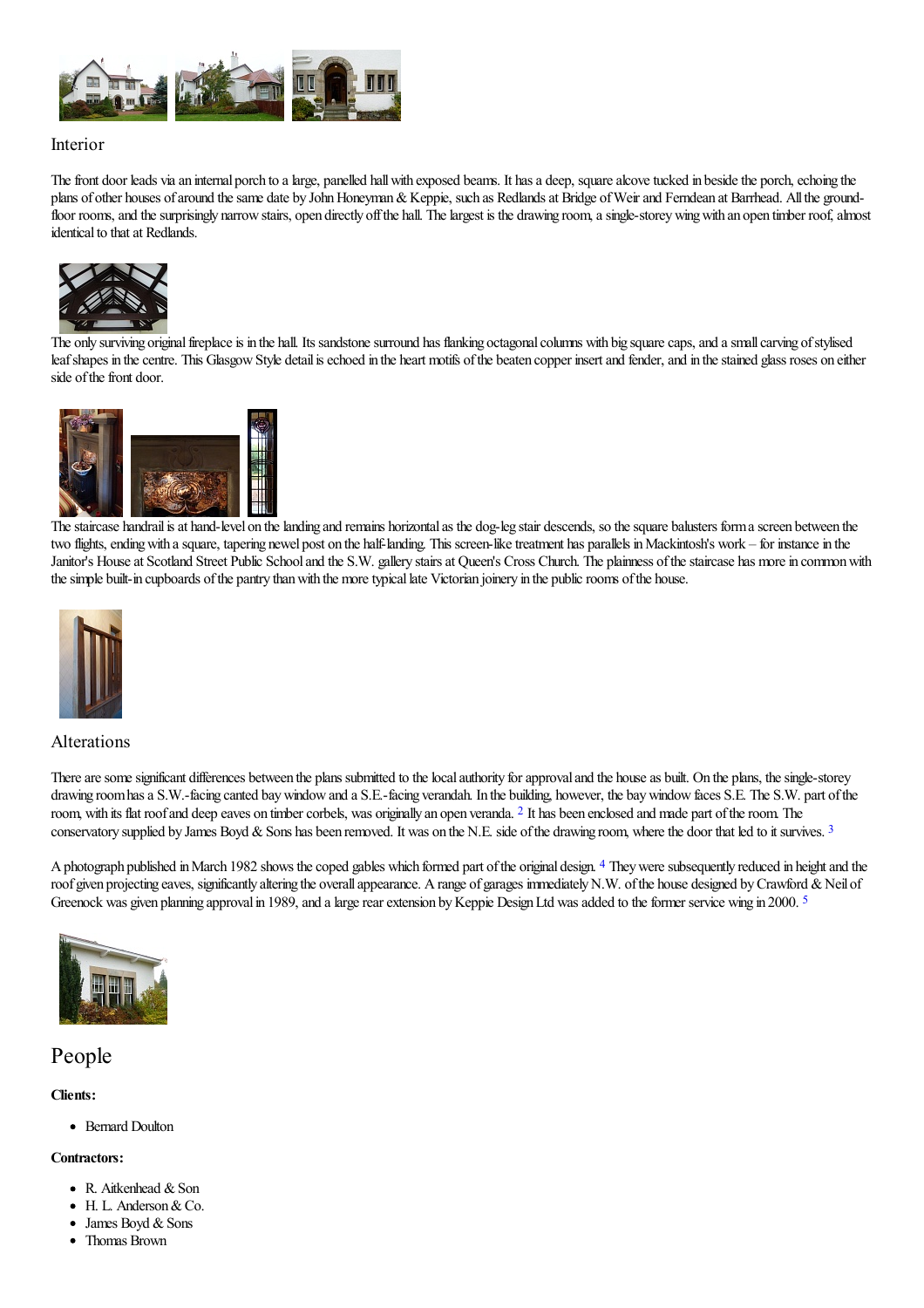- $\bullet$ Douglas, Hunter & Whitson
- WilliamForbes  $\bullet$
- Galbraith& Winton  $\bullet$
- A. & D. MacKay  $\bullet$
- David McIlwraith

### Job Book

The job books of Honeyman & Keppie (later Honeyman, Keppie & Mackintosh) are now held by The Hunterian, University of Glasgow and include four volumes related to the Mackintosh period. The books were used by the firm to keep a project-by-project, day-by-day record of contractors, suppliers and expenditure. The name of a project and/or client is usually at the top of the left-hand page, followed by information about tradesmen who tendered. The name ofthe measurer (quantity surveyor) is usually at thetop oftheright-hand page, followed by information about payments to contractorsand suppliers. All ofthe data for  $M183$  is entered in the tables below.

Page numbering is not consistent in the job books. Sometimes a single number refers to a double-page spread and sometimes each page is individually numbered. Here, each image of a double-page spread is identified by the number given at the top of the left-hand page. (Images of all of the pages from the four job books can be found at **Browse Job Books**, Visit Book and Cash Book.)

The following information about  $M183$  has been extracted from the job books:



#### **Client: Bernard Doulton**

#### **Measurer: Douglas, Hunter & Whitson**

#### **Tenders**:

<span id="page-2-3"></span><span id="page-2-2"></span><span id="page-2-1"></span><span id="page-2-0"></span>

| Contractor               | <b>Type</b>       | <b>Address</b>      | Date                | Value                       | Accepted       |
|--------------------------|-------------------|---------------------|---------------------|-----------------------------|----------------|
| John Paterson & Sons Ltd | mason & brickwork | no data in job book | no data in job book | £1036 0s 10d                | no             |
| Daniel M. Callum         | mason & brickwork | no data in job book | no data in job book | no data in job book 1       | no             |
| John Kirkwood            | mason & brickwork | no data in job book | no data in job book | £942 14s 3d                 | no             |
| R. Aitkenhead & Son      | mason & brickwork | Greenock            | 29 June 1900        | £896 18s 11d                | yes            |
| John Woodrow             | mason & brickwork | Kilmalcolm          | no data in job book | £990 0s 5d                  | no             |
| William Steel            | mason & brickwork | Greenock            | no data in job book | no data in job book 2       | no             |
| Ramsey                   | mason & brickwork | Kilmalcolm          | no data in job book | £62 0s 0d                   | no             |
| Hutcheson & Grant        | joiner            | no data in job book | no data in job book | £695 10s 2d                 | no             |
| James Maben & Co.        | joiner            | no data in job book | no data in job book | £666 15s 41/2d              | no             |
| Matthew Henderson        | joiner            | no data in job book | no data in job book | £674 0s 0d                  | no             |
| William McCall & Sons    | joiner            | no data in job book | no data in job book | no data in job book 3       | no             |
| Thomas Brown             | joiner            | no data in job book | 29 June 1900        | £639 0s 0d                  | yes            |
| John Woodrow             | joiner            | no data in job book | no data in job book | £651 9s 10d                 | no             |
| Ramsey                   | joiner            | no data in job book | no data in job book | no data in job book 4       | n <sub>o</sub> |
| Fyfe & Allan             | plumber           | no data in job book | no data in job book | no data in job book         | no             |
| James Ingleton & Co.     | plumber           | no data in job book | no data in job book | no data in job book         | no             |
| James Johnstone & Son    | plumber           | no data in job book | no data in job book | no data in job book         | no             |
| Moses Speirs & Son       | plumber           | no data in job book | no data in job book | no data in job book         | no             |
| Brown & Young            | plumber           | no data in job book | no data in job book | no data in job book         | no             |
| Wallace & Cornell        | plumber           | no data in job book | no data in job book | no data in job book         | no             |
| John Currie              | plumber           | Kilmalcolm          | no data in job book | no data in job book         | no             |
| David McIlwraith         | plumber           | Kilmalcolm          | 21 July 1900        | £139 10s 81/ <sub>2</sub> d | yes            |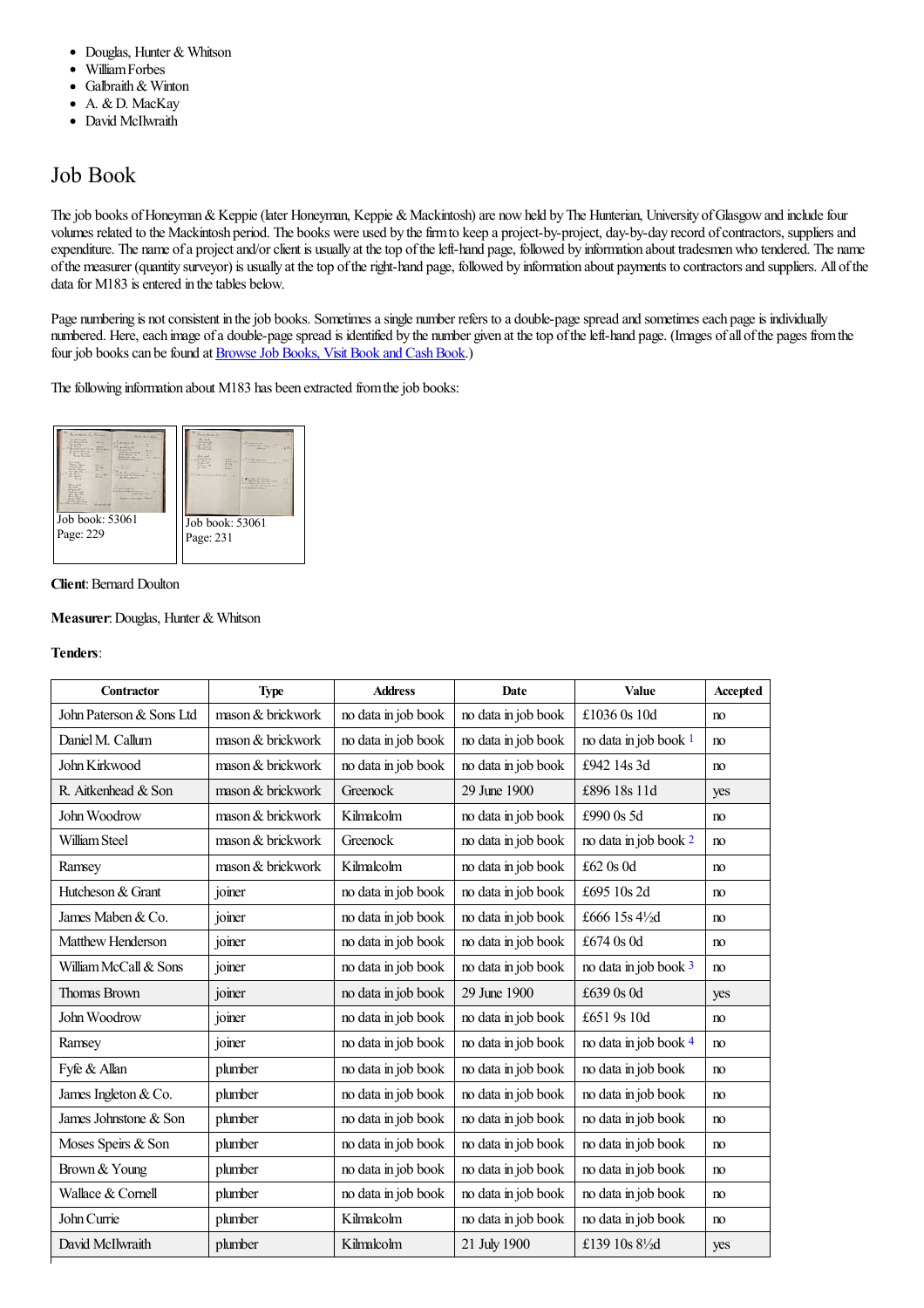| A. & D. MacKay        | slater             | no data in job book | no data in job book | £111 $0s$ 0d              | yes |
|-----------------------|--------------------|---------------------|---------------------|---------------------------|-----|
| A. M. Ross & Sons     | slater             | no data in job book | no data in job book | £99 15s 2d                | no  |
| John Anderson         | slater             | no data in job book | no data in job book | £109 14s 11d              | no  |
| J. McOwat & Sons      | slater             | no data in job book | no data in job book | £104 10s 0d               | no  |
| R. A. McGilvray       | plaster            | no data in job book | no data in job book | £118 14s 3d               | no  |
| William Forbes        | plaster            | no data in job book | 29 June 1900        | £88 17s 8d                | yes |
| George Rome & Co.     | plaster            | no data in job book | no data in job book | £103 13s $5\frac{1}{2}$ d | no  |
| William Tonner & Sons | plaster            | no data in job book | no data in job book | £107 $0s$ 7d              | no  |
| John Forbes           | plaster            | no data in job book | no data in job book | £95 16s 7d                | no  |
| R. Aitkenhead & Son   | approaches & walks | no data in job book | 8 November 1900     | £48 $0s$ 0d               | yes |

### **Payments (trades):**

<span id="page-3-4"></span><span id="page-3-3"></span><span id="page-3-2"></span><span id="page-3-1"></span><span id="page-3-0"></span>

| <b>Name</b>          | <b>Type</b>       | Payment out sum                                                                                  | <b>Measurer fee payments</b> |
|----------------------|-------------------|--------------------------------------------------------------------------------------------------|------------------------------|
| R. Aitkenhead & Son  | mason & brickwork | First installment: 29 September 1900<br>Final installment: 5 December 1901<br>£1092 8s 8d 5      | £25 10s 0d $6$               |
| Thomas Brown         | joiner            | <b>First installment: January 1901</b><br><b>Final installment:</b> 5 June 1902<br>£783 12s 7d 7 | £18 18 s 0 d $\frac{8}{3}$   |
| David McIlwraith     | plumber           | First installment: 27 June 1901<br><b>Final installment: 19 December 1901</b><br>£166 0s 4d      | £2.7s $8d9$                  |
| A. & D. MacKay       | slater            | Payment date: 18 February 1901<br>£127 $0s$ 0d 10                                                | £1 11s 6d $11$               |
| William Forbes       | plaster           | Payment date: 5 December 1901<br>£88.9s 11d                                                      | £2 12s 6d $12$               |
| H. L. Anderson & Co. | painter           | <b>Payment date:</b> 13 December [1901]<br>£116 $8s$ 3d                                          | £3 13s 6d 13                 |

### <span id="page-3-8"></span><span id="page-3-7"></span><span id="page-3-6"></span><span id="page-3-5"></span>**Payments (suppliers):**

| <b>Name</b>        | <b>Service</b>              | <b>Payment date</b> | Payment sum |
|--------------------|-----------------------------|---------------------|-------------|
| James Boyd & Sons  | Conservatory                | 19 July [1901]      | £35 15s 0d  |
| Galbraith & Winton | 'Marble at chimney & tiles' | 11 September [1901] | £11 5s 0d   |

### **Measurerfee payment**: £58 11s 6d (19 December [1901])

<span id="page-3-9"></span>**Totalcost**: £2339 19s 9d [14](#page-5-3)

### Documents

?????

# Images

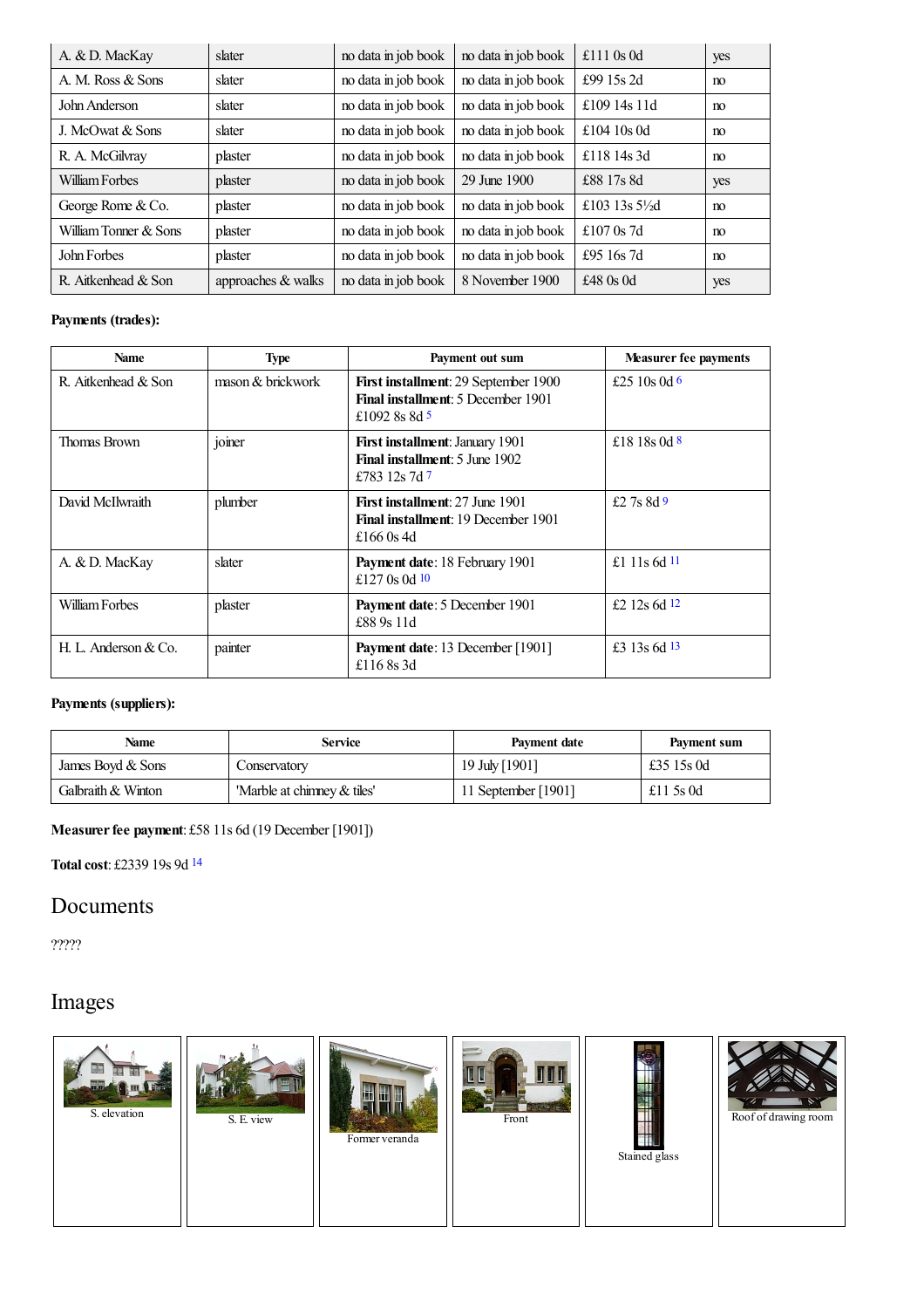

## Bibliography

Published

Notes:

<span id="page-4-0"></span>: This figure is calculated from payments to individual contractors recorded in the job book, plus measurer fees. It is slightly higher than the combined totals of £2339 19s 9d for building costs and £58 11s 6d for fees, recorded separately in the job-book entry.

<span id="page-4-1"></span>:Paisley, Renfrewshire CouncilPlanningDepartment:County ofRenfrew, second or lower district, Register ofNewBuildings 1899–1929, p. 6, no. 106.

<span id="page-4-2"></span>: The Hunterian, University of Glasgow: John Honeyman & Keppie/ Honeyman Keppie & Mackintosh job book, GLAHA 53061, pp. 229, 231.

<span id="page-4-3"></span>:PaisleyArchives, PaisleyCentralLibrary:Plans ofNewBuildings 1900, no. 106.

<span id="page-4-4"></span>: The Hunterian, University of Glasgow: John Honeyman & Keppie / Honeyman Keppie & Mackintosh job book, GLAHA 53061, p. 232.

<span id="page-4-5"></span>:PaisleyArchives, PaisleyCentralLibrary:Plans ofNewBuildings 1900, no. 106.

<span id="page-4-6"></span>:The Hunterian, University ofGlasgow:JohnHoneyman&Keppie/ HoneymanKeppie &Mackintosh job book, GLAHA53061, p. 230.

<span id="page-4-7"></span>: Photograph showing house before alteration published in *Greenock Telegraph*, 30 March 1982, p. 8.

<span id="page-4-8"></span>: Information from owner (2011).

<span id="page-4-9"></span>: David MacGibbon and Thomas Ross, The Castellated and Domestic Architecture of Scotland from the Twelfth to the Eighteenth Century, 5 vols, Edinburgh:D. Douglas, 1887–92, 2, p. 158.

- <span id="page-4-10"></span>: O.S. map of Renfrewshire (1913), sheet 7.5.
- <span id="page-4-11"></span>: O.S. map of Renfrewshire (1913), sheet 7.5.
- <span id="page-4-12"></span>:*Greenock Telegraph*, 30 March 1982, p. 8.
- <span id="page-4-13"></span>: Information from owner, 2011.
- <span id="page-4-14"></span>:'returned with thanks'.
- <span id="page-4-15"></span>:'returned with thanks'.
- <span id="page-4-16"></span>:'returned with thanks'.
- <span id="page-4-17"></span>:'returned with thanks'.

<span id="page-4-18"></span>:House £850 15s 10d; boundarywalls £191 7s 10d; formingwalksand roads £48; 'galvanized iron eyes inwalls £2 5s 0d.'

- <span id="page-4-19"></span>:'Contractor's half £12 15s'.
- <span id="page-4-20"></span>: Includes £30 for jobbing.
- <span id="page-4-21"></span>:'contractor's ½ £9 9s'.
- <span id="page-4-22"></span>:'½measurer's fee'.
- <span id="page-4-23"></span>: Includes £11 12s 4d for jobbing.